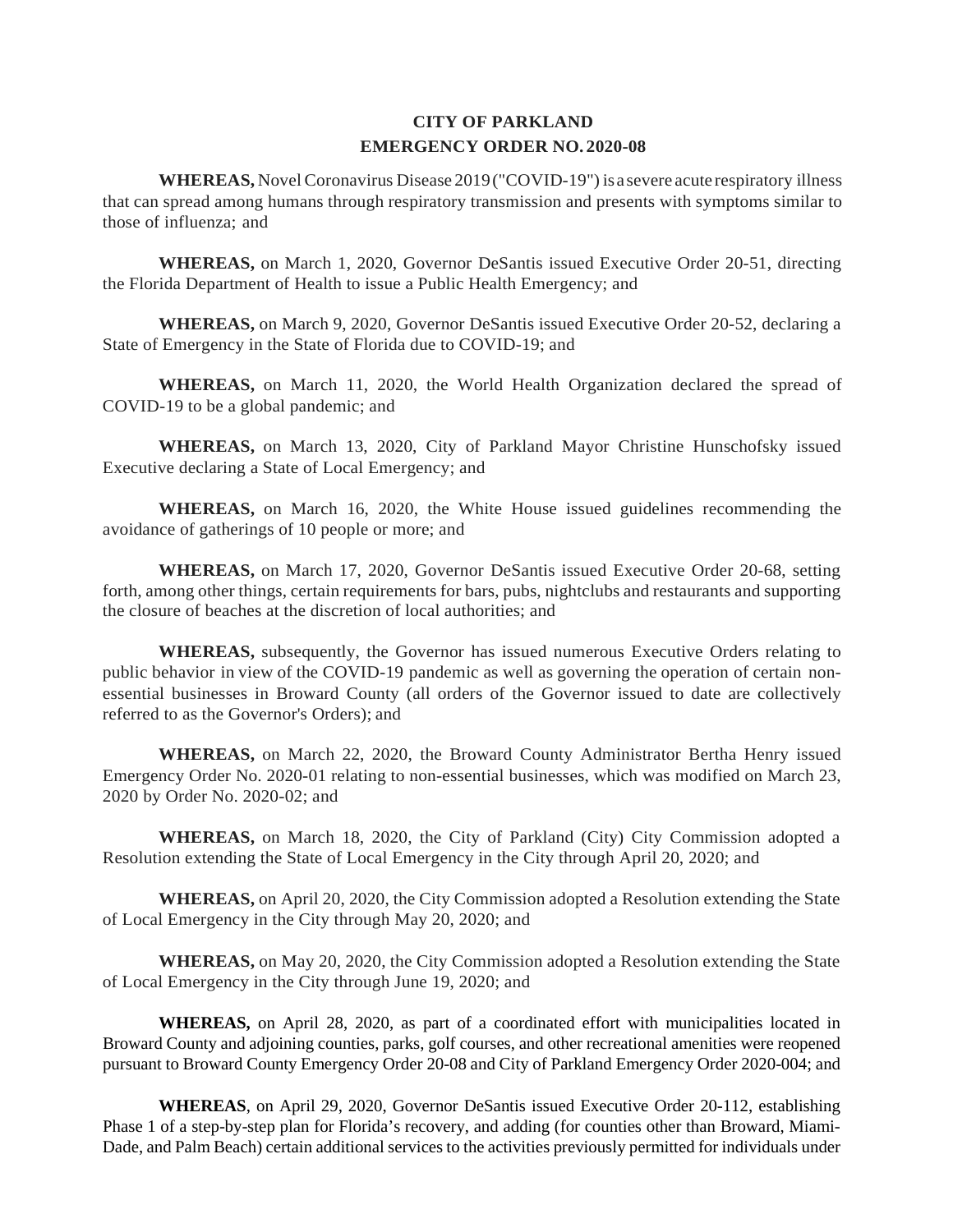Executive Order 20-91, including on-premises consumption of food and beverage at restaurants, operation twenty-five percent (25%) capacity limitation and certain other conditions; and of in-store retail, and opening of museums and libraries (if permitted by local government), subject to a

**WHEREAS,** on May 9, 2020, Governor DeSantis issued Executive Order 20-120, authorizing (for counties other than Broward and Miami-Dade) licensed professionals, including barbers and cosmetologists, to provide personal services as part of Phase 1; and

**WHEREAS,** on May 14, 2020, Governor DeSantis issued Executive Order 20-122 permitting Broward County to participate in the Phase 1 reopening identified in Executive Order 20-112, Executive Order 20-120, and any future order pertaining to Phase 1 or the phased reopening of Florida; and

 and the City of Parkland issued Emergency Order 2020-005 providing processes for the Phase 1 opening of Emergency Orders 20-12 and 20-13 and City of Parkland Order 2020-007; and **WHEREAS,** on May 14, 2020, the Broward County Administrator issued Emergency Order 20-10, Broward County and the City of Parkland, which orders were subsequently amended by Broward County

 **WHEREAS,** after consideration of the risks and opportunities along with the guidance and recommendations of the Centers for Disease Control and Prevention (CDC), and in keeping with Broward County Emergency Orders 20-12 and 20-13it is appropriate to allow all businesses, except as expressly closed herein, to resume operations subject to the restrictions as set forth in this Emergency Order; and

 **WHEREAS,** the City seeks to support the reopening and economic recovery of local businesses in a manner consistent with the Emergency Orders of the Broward County Administrator while ensuring the health and safety of employees and customers; and

 **WHEREAS,** on May 22, 2020, the City issued Emergency Order 2020-007, which outlines the the City that incorporates guidelines and requirements for safe operations for opened businesses and services; establishments currently permitted to operate in the City, and permits a customized approach to reopening

 include commercial gyms and fitness centers; and **WHEREAS,** the current trend supports additional steps in the measured reopening of the City to

 spreads easily and can be deadly; medical experts strongly advise that the reopening of communities include full observance of the social distancing, facial covering, and sanitation requirements stated in the CDC establishment and by persons patronizing the establishment, in order to minimize the risk of a dramatic **WHEREAS,** many aspects of COVID-19 remain unknown, but what is known is that the virus Guidelines, and reflected in Broward County Emergency Order 20-07 and 20-12, by both operator of the increase in infections that might overwhelm the available public health resources and require reclosure of public amenities, restaurants, and stores.

 **NOW, THEREFORE,** I, Nancy Morando, as City Manager, pursuant to my emergency authority under Section 2-101 of the City Code, the Declaration of Emergency issued by the Governor, Chapter 252, Florida Statutes, the State of Local Emergency extended by the City Commission, and by the City Comprehensive Emergency Management Plan, declare:

#### **Section 1. Section 1. Additional Businesses/Services Permitted to Operate.**

Emergency Order 2020-007 is amended at Section 1.B to add new Section 1.B.x to include the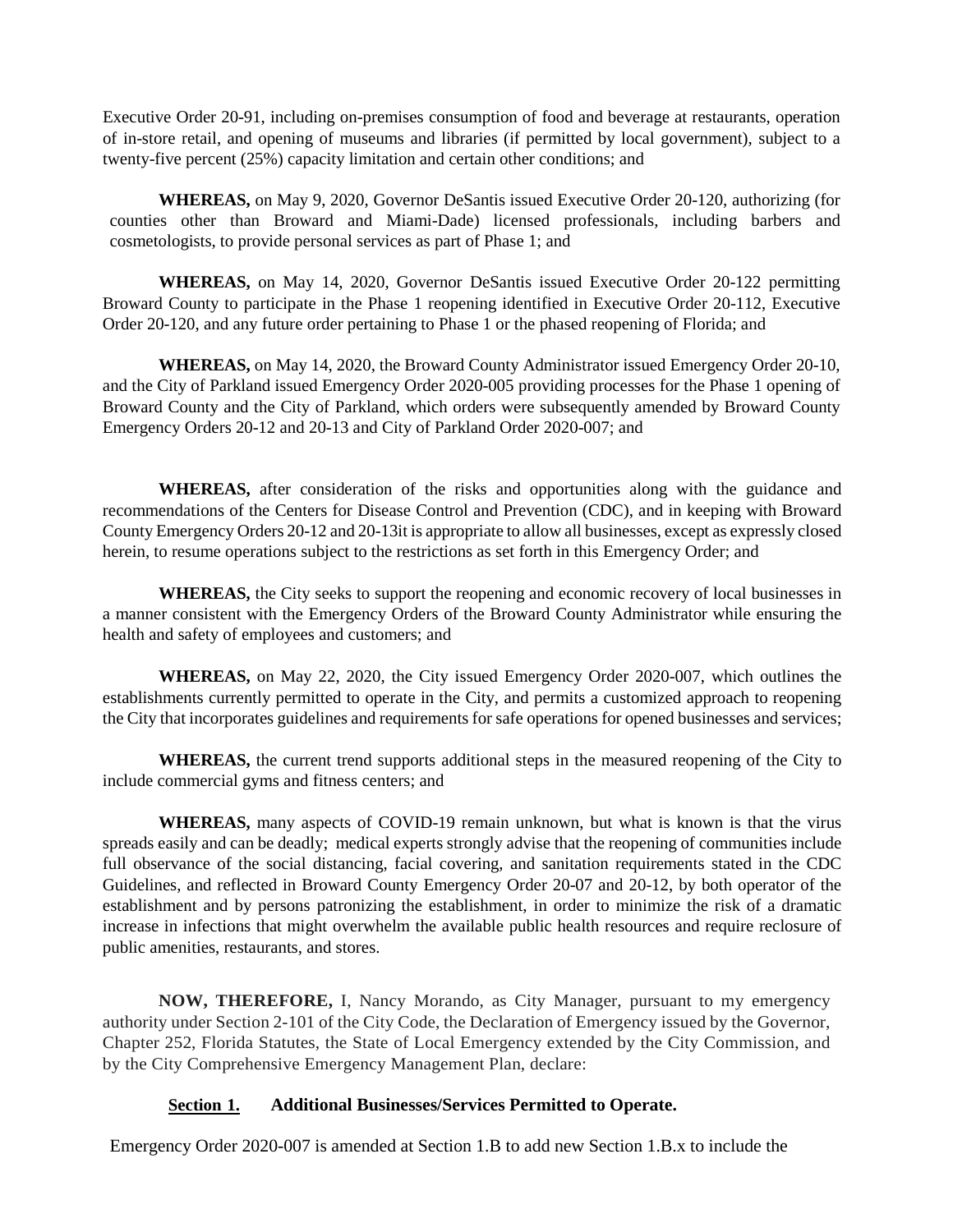following additional categories of establishments permitted to open in Broward County subject to compliance with the other requirements of Emergency Order 2020-007 including the applicable attachment:

## x. Commercial Gyms and Fitness Centers: **Attachment 10**

### **Section 2. Other Amendments to Emergency Order 2020-007**

Emergency Order 2020-007 is further amended as set forth in this section, with bold underlined text to indicate additions and strikethrough text to indicate deletions.

Section 2.C is amended as follows: "C. Vacation rentals, except as authorized by the Governor's **Executive Order 20-87.** 

Attachment 5, at Section A.2, is amended as follows: "Community rooms, fitness centers, and gyms shall be limited to residents of the housing development and their families (if authorized by the housing **development. which mav impose more stringent restrictions)** only. No **other** guests shall be allowed."

Attachment 6, at Section 1 is amended to provide for the opening of Barkland.

Attachment 8, at Number 1, is amended as follows: "Such pools and pool decks are used only by current residents of the housing development and their families (if authorized by the housing **development, which mav impose more stringent restrictions). No other guests shall be allowed."** 

Attachment 9, at Section A.5, is amended as follows: **"All pools subject to this attachment** Private club pools are limited to use by their members **and authorized users** only.

#### **Section 3. Applicability; Severability.**

This Emergency Order supersedes and replaces any contrary provision in any prior City of Parkland Emergency Order. Except as superseded, all City of Parkland Emergency Orders remain in full force and effect. Any provision(s) within this Emergency Order that (i) conflict(s) with any state or federal law or constitutional provision, or (ii) conflict(s) with or are superseded by a current or subsequently-issued Executive Order of the Governor or the President of the United States solely to the extent such Executive Order (a) expressly preempts the substance of this Emergency Order or (b) imposes stricter closures than set forth herein, shall be deemed inapplicable and deemed to be severed from this Emergency Order, with the remainder of the Emergency Order remaining intact and in full force and effect. To the extent application of some or all of the provisions of this Emergency Order is prohibited on the sovereign land of a federally or state recognized sovereign Indian tribe, such application is expressly excluded from this Emergency Order. This order shall be enforceable by the Broward Sheriff's Office and subject to the maximum fines permitted by law.

#### **Section 4.**

This Order shall be effective at 12:0la.m. May 26, 2020 and shall terminate when the Parkland local state of emergency ends.

Nancy Morando, City Manager

ATTEST:

Carole Man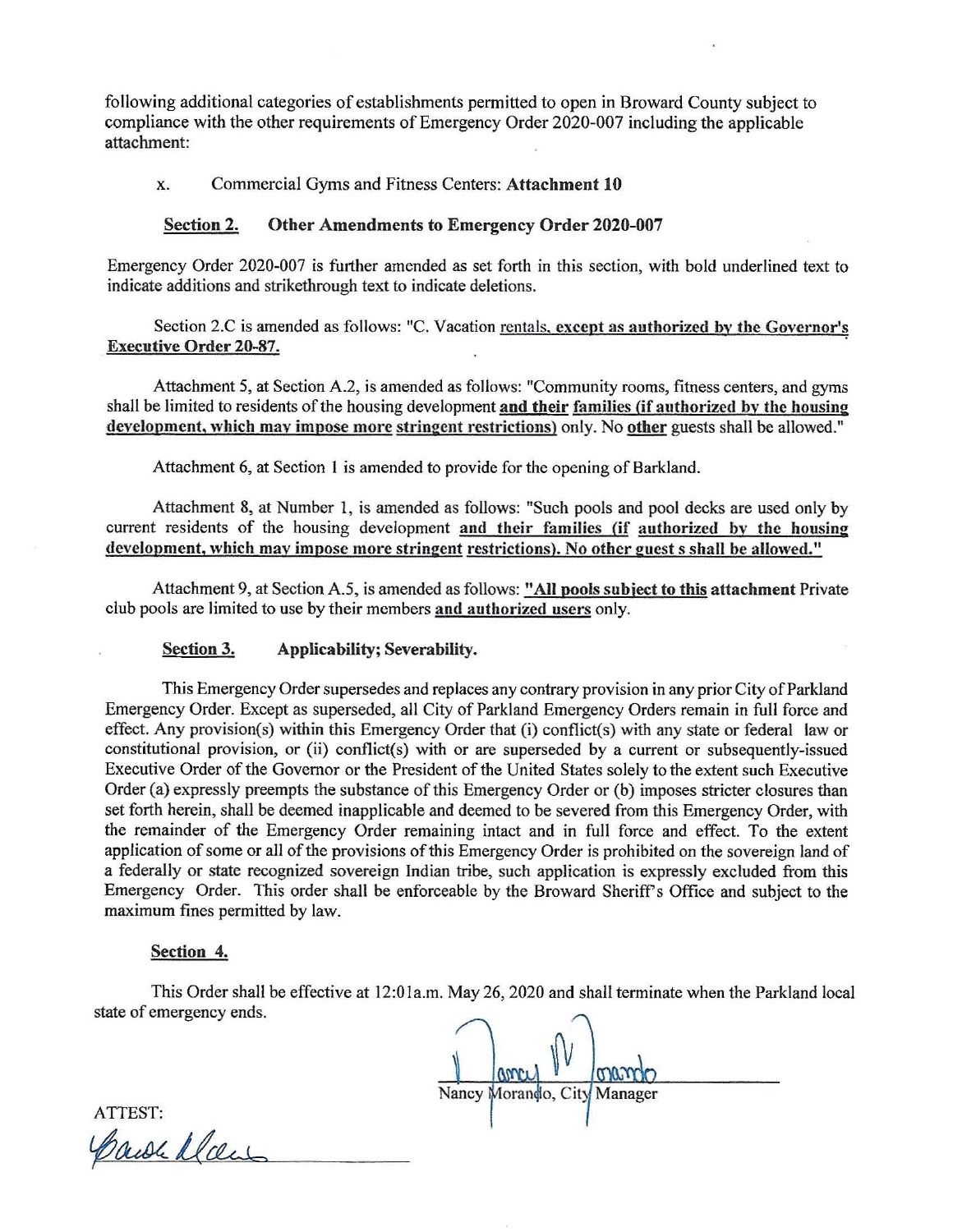## ATTACHMENT 6 PARKS IN THE CITY OF PARKLAND LIMITED REOPENING GUIDELINES

1. The following parks shall be reopened for passive enjoyment, subject to limitations, at this time:

| Pine Trails Park & Terramar Park(s)<br><b>Barkland</b>                                                                           | 8AM-8PM, Monday through Sunday<br>8AM-8PM, Monday through Sunday |
|----------------------------------------------------------------------------------------------------------------------------------|------------------------------------------------------------------|
| Equestrian Center at Temple Park<br>Doris Davis Foreman Wilderness Preserve<br>Covered Bridge Park<br>$Six$ Acre Wood Park $(s)$ | 8AM-6PM, Monday through Sunday                                   |
| John H. Quigley Park & Tennis Center                                                                                             | 8AM-8PM, Monday through Friday<br>8AM-3PM, Saturday and Sunday   |

 Fields at Pine Trails Park and Terramar Park shall be opened for passive use by residents. Passive use shall not include any use which shall require the use of park equipment. Social distancing and CDC guidelines shall be observed at all times.

- fifty (50) feet shall be maintained between all groups of up to 10 people. All playgrounds, outdoor exercise courts, and basketball courts (except as provided below) shall remain closed to the public. 2. No groups of more than ten (10) people shall congregate in any area of any park. A minimum of
- be maintained between players waiting to use the courts. 3. Use of tennis courts and pickle ball courts shall be limited to a maximum of two (2) people on the court at any one time (i.e. singles play only). Social distancing, i.e. a distance of six feet, must
- using the parks. 4. All CDC guidelines regarding social distancing must be observed at all times by all persons
- required when entering any buildings or using restroom facilities. 5. Facial coverings must be worn at all times to the extent required by applicable Broward County Emergency Orders if CDC social distancing cannot be maintained. Facial coverings will be
- (6) feet should be maintained between persons when passing. 6. To the extent practicable, walking paths and trails shall be used only in a one-way direction to help maintain social distancing, and signage posted that appropriate social distancing of at least six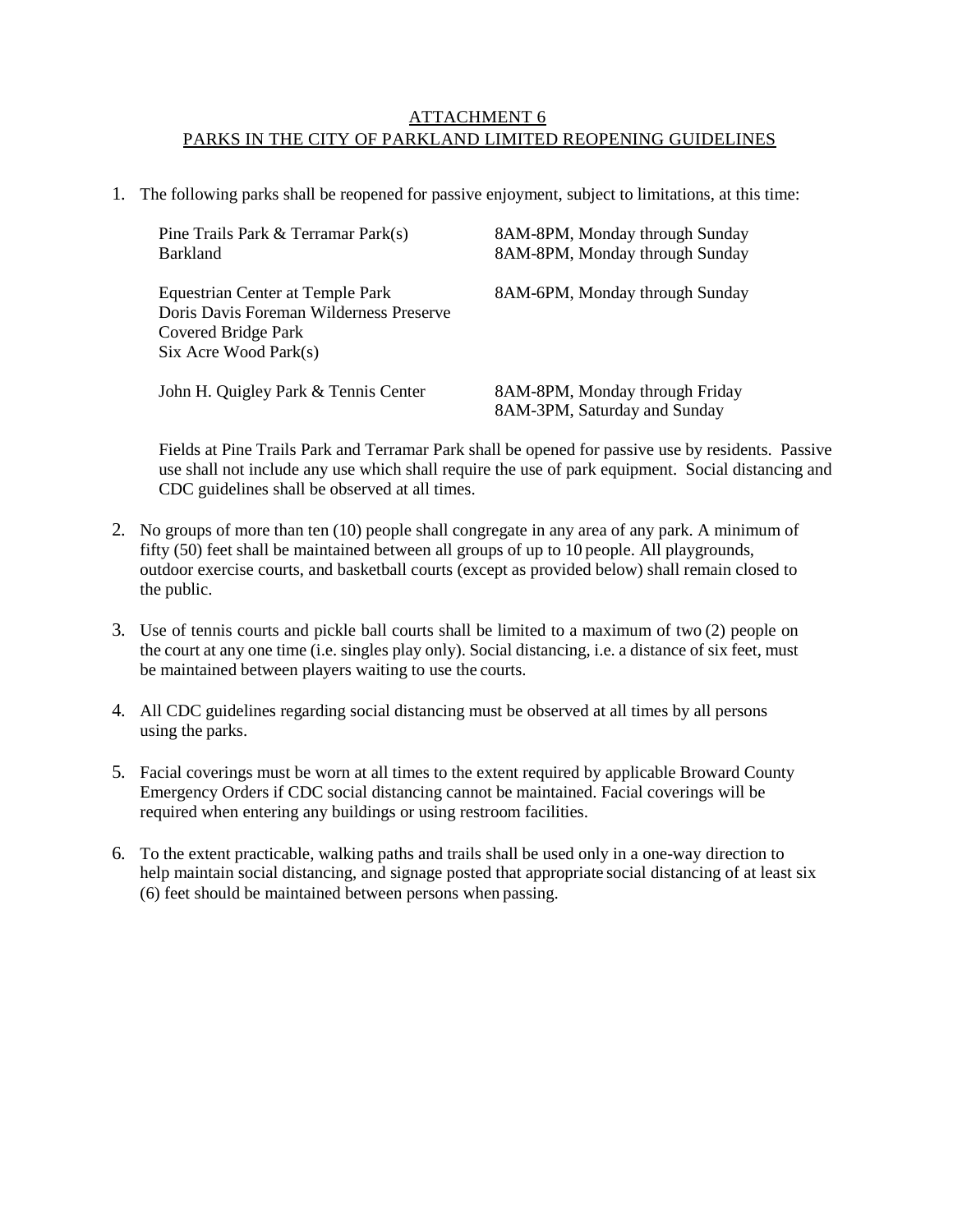## ATTACHMENT 10 COMMERCIAL GYMS AND FITNESS CENTERS

 Commercial gyms and fitness centers, including, but not limited to, dance studios, martial arts studios, yoga applicable provisions of this Attachment 10. studios, spinning studios, personal training services, and similar establishments, must comply with all

Patrons must wear facial coverings except when physically working out and during the cool-down portion of their workout.

# **A. Occupancy and Access**

- 1. Monitor building occupancy and restrict customer access to no more than fifty percent (50%) of the building's maximum occupancy.
- 2. Provide an exit from the facility separate from the entrance, when possible.

# **B. Sanitation and Safety Requirements**

- entrances and at various locations throughout the facility. Hygiene signage must be prominently 1. Make readily available dispensers of a disinfectant included on the EPA List N: Disinfectants for Use Against SARS-CoV-2 [\(https://www. epa.gov/pesticide-](https://www.epa.gov/pesticide) registration/list-n-disinfectants-use-againstsars-cov-2) and provide patrons with sufficient cleaning materials, including disposable wipes, at all displayed at all entrances. All employees and patrons must be required to sanitize their hands:
	- a. Upon entering the facility (or before beginning their fitness activities if conducted outdoors);
	- b. After using each piece of equipment; and
	- c. Upon completing their fitness routine.
- 2. Social distancing markers should be placed in front of the reception/membership desk and all other appropriate areas.
- 3. Equipment stations must be appropriately distanced (at least ten feet between each piece of cardiovascular equipment or exercise station, except that spacing can be six feet if non-cloth protective barriers, such as plexiglass or panels, are placed between equipment/stations and are regularly sanitized).
- 4. Fitness classes must be restricted in number of attendees to ensure social distancing of at least ten feet between persons in all directions unless there are non-cloth protective barriers, such as plexiglass or panels, placed to separate each attendee. Markers must be placed to indicate the appropriate distance.
- 5. Aquatic programs must be limited as to class size to meet the ten foot distance requirement; in lap lanes, the ten-foot requirement is deemed met while swimming laps provided no more than one person is using a lane at any time. Lap lane sharing is prohibited.
- 6. Social distancing between persons engaged in any physical activity should be measured from head to head.
- 7. Disinfecting wipes must be available throughout the facility and patrons must sanitize each machine after use. Equipment must be allowed to· fully dry before next use. Staff must monitor the floor and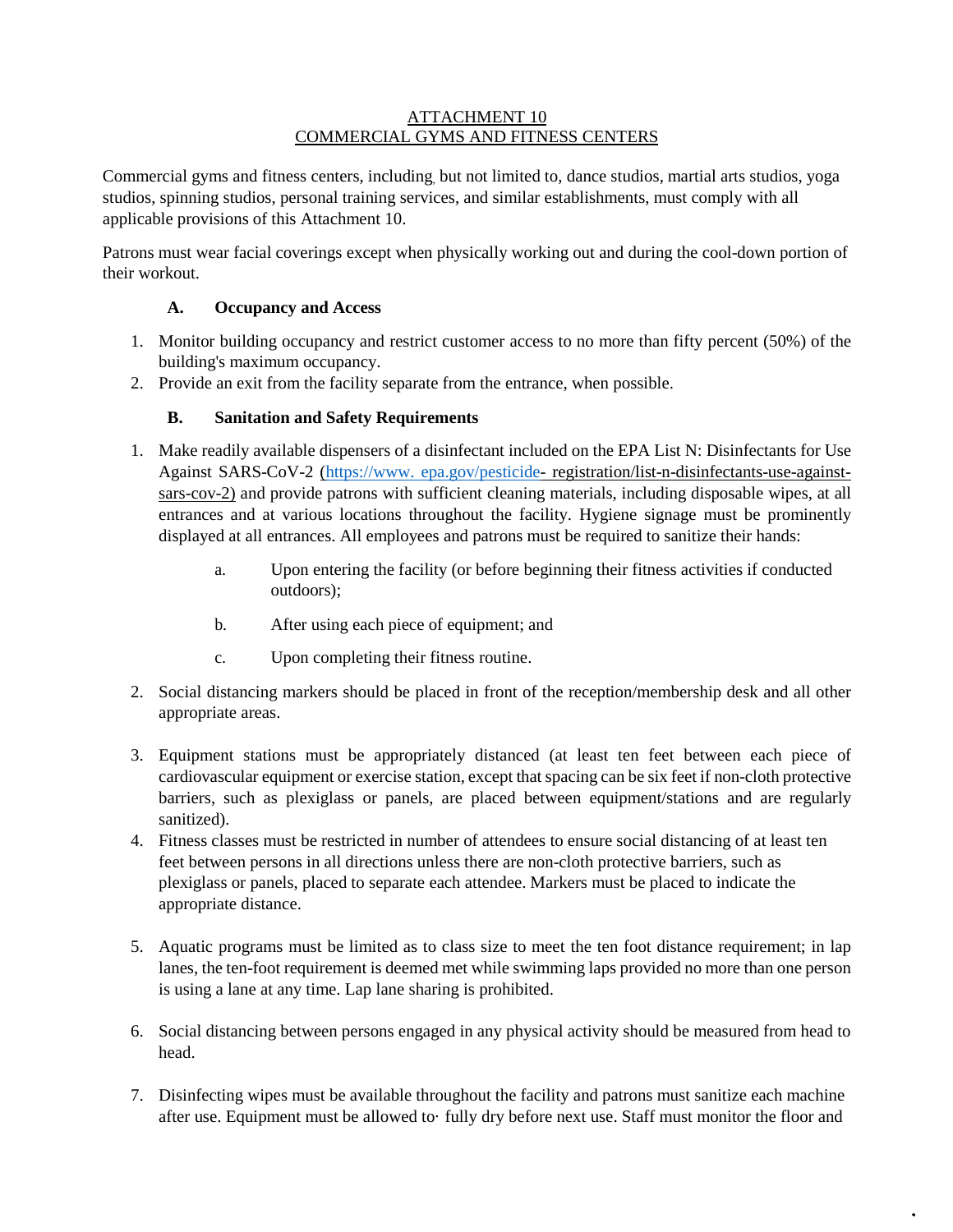exercise area to sanitize any and all equipment if a patron fails to do so. Surfaces to be sanitized include but are not limited to:

- a. Hand grips on cardio equipment such as treadmills, bicycles, ellipticals;
- b. Hand grips on dumbbells, weight bars, and other strength-training systems;
- other cushioned components of strength training machines; c. Pads/cushioned components such as fitness mats, bike seats, lifting benches, and
- d. Fitness balls, rope handles, and other fitness accessories;
- e. Touch screens on exercise equipment; and
- f. All seating, counters, weights, weight bars, mats, machines, and all other fitness equipment upon closing the facility each day.
- 8. Ensure that all products used to sanitize have adequate time to dry, which drying time is essential to ensuring the safety of workers and patrons.
- 9. Remove any unnecessary chairs, tables, or other furniture and all magazines and similar shared items.
- 10. Discontinue providing heart monitors, mats, blocks, bolsters, or similar equipment to customers.
- as faucets, toilets, doorknobs, light switches, and all furniture/equipment that is in use. 11. During daily operation, routinely clean and disinfect surfaces, particularly high-touch surfaces such
- 12. Restrooms must be sanitized no less frequently than hourly. Soap must be readily available for patrons.
- 13. Deep clean the facility at least once every twenty-four (24) hours.

# **C. Operational Requirements**

- 1. Patrons must have their temperature taken upon entrance, including any children exercising or entering a child-care program. Any patron with a temperature above 100.1 degrees Fahrenheit or who appears to have flu-like symptoms or other symptoms related to COVID-19 must be denied entry to the facility.
- 2. Employees must wear facial coverings, and have temperature checked prior to commencing work each day. Any employee with a temperature above 100.1 degrees Fahrenheit or who appears to have flulike symptoms or other symptoms related to COVID-19 upon arrival at work, or who becomes sick during the day, must immediately be separated from other employees, customers, and visitors, and sent home.
- protective measures, facial coverings, social distancing, and requirements for patrons to sanitize 3. Signs on how to stop the spread of COVID-19, including signs on properly washing hands, everyday equipment after use, must be conspicuously posted.